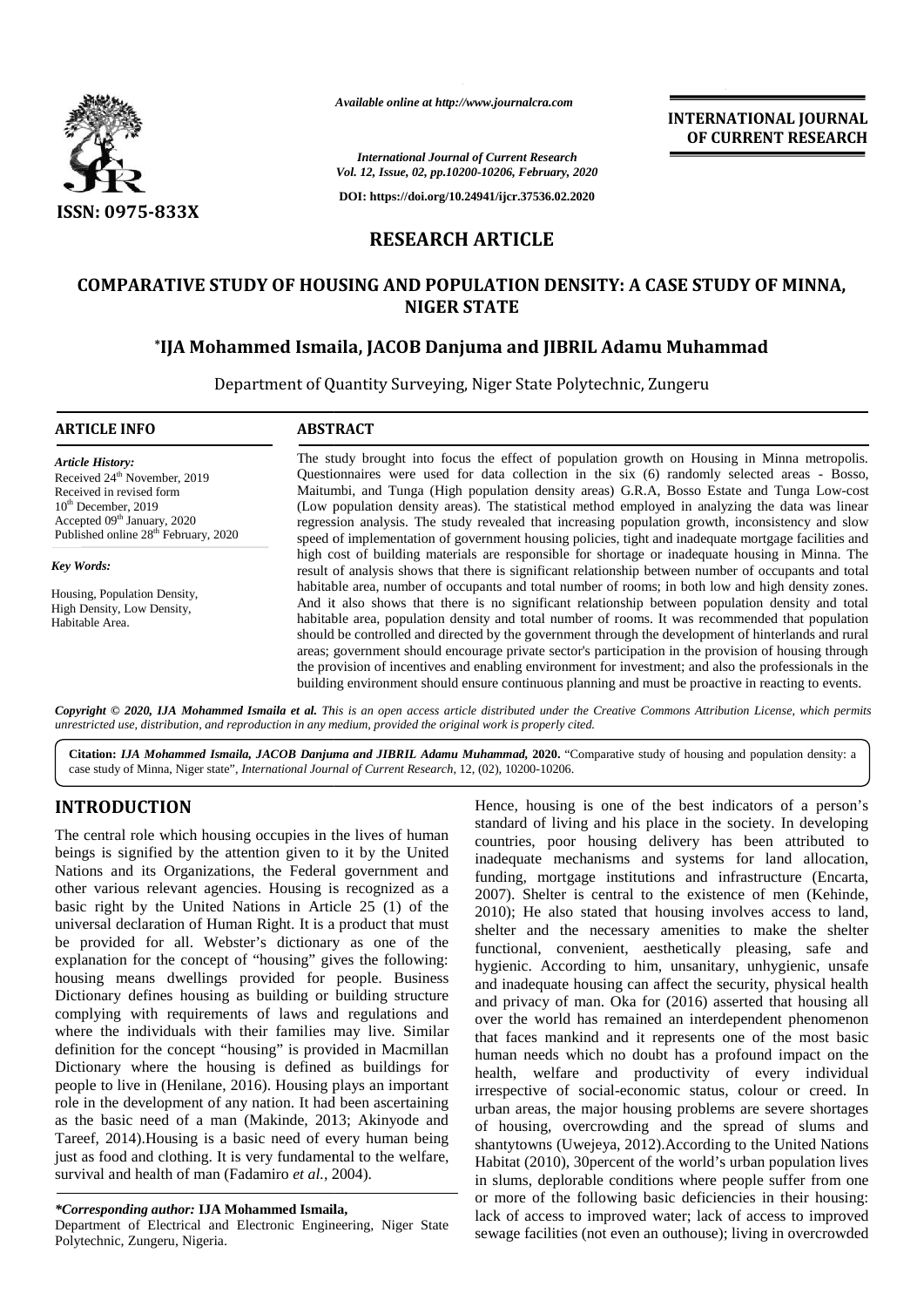conditions; or living in buildings that are structurally unsound; living in a situation with no security of tenure (that is, without legal rights to be where they are, as renters or as owners). The same report said that 35percent of the world's rural population lives in unacceptable conditions. Overall more than two billion people are in desperate need of better housing (Enoghase *et al.,* 2015). It is evident that the current cost of building materials, coupled with high cost of procuring, financing, prohibits supply of housing. Furthermore, the lack of interest of the government in pursuing housing programmes aids the shortage in housing supply. From population of 59,988 in 1963 (Uyanga, 1982), Minna's population increased to 265,626 in 2000(NPC, 2000). Today Minna has a population of 345,312 (NPC, 2006). With about 12 persons occupying a single room in some areas (Maitumbi, Chanchaga). Minna have within the past years being witnessing an unprecedented rate of growth in population leading to shortage and inadequate housing with its associated squalid environmental conditions, which is why this study seeks to assess the relationship between housing and population density.

**The Study Area:** The origin of Minna as a settlement is traceable to colonialism in Nigeria, which it grew from a satellite town of Bosso to an independent settlement (Kolo, 2002). Today, Minna has not only grown to big urban centre, it has over grown Bosso. Bosso is at present a neighbourhood of Minna. Minna's prominence as an urban centre came through a number of fundamental occurrences. The first came with the extension of railway lines to the town in 1905 (Fabiyi, 1984). This incident changed the nature of the town from as essentially Gbagyi settlement of local importance to an important transport settlement which population included non - Gbagyi migrants, railway workers. That incident also attracted non - railway workers who serviced the emerging economy of Minna. The railway station has also meant increasing administrative importance. Minna s administrative role got a boost in 1976 when it became a state capital. That incident more than any other factor is responsible for the modem urban nature attained by the town. From a population of 59,988 in 1963 (Uyanga, 1982), Minna's population has increased to 345,312 (NPC, 2006). Today Minna has grown to cover the neighbouring towns and villages of Bosso, Tudun Fulani and Maikunkele to the north, Chanchaga to the south, Kpakungu to the southeast and Maitumbi to the northeast All these demographic and spatial changes have implications for housing demand and for creating a housing market that may not be currently rivalled to any other city in Niger State.

Minna have within the past years being witnessing an unprecedented rate of growth in population leading to shortage and inadequate housing with its associated squalid environmental conditions. Therefore, this study seeks to examine the effect of population on housing.

#### **Hypothesis**

**HO1.** There is no significant relationship between number of occupants and total habitable area.

**HO2:** There is no significant relationship between population density and total habitable area.

**HO3:** There is no significant relationship between number of occupants and number of rooms.

**HO4:** There is no significance relationship between population density and numberof rooms.

#### **Review of Related Literature**

**Types of Residential Property Development:** One of the first activities of the primitive man was to provide shelter for himself and his family. The need for housing was born purely out of the intention to get sheltered from the harsh weather and dangerous environment conditions. Therefore, Jiboye (2014) defined residential properties as those type of properties that are developed for use specifically as dwelling place, otherwise known as housing. It provides shelter to its occupants and is often used for single or multi – family housing in urban, suburban or rural areas (Abdul-Aziz and John Kassim, 2011). Following the above definitions, residential housing developments vary in their classifications by types and characteristics. Hence, Jinadu (2007) and Olatubara (2007) classified dwelling units in different ways as enumerated below:

**Housing types by structural design**: in this case, the design of the house is used to describe its characteristics such as:

- Housing Estates; Bungalow; Block of flats; Duplex; Maisonettes;
- Condominiums;
- Tenements (Face me  $i$  face you).

**Housing type by density**: This is described according to the number of housing units per plot of particular size, site coverage and the ratio of room occupancy. They comprise:

 Low Density; Medium Density and; High Density.

**Housing type by Specialty**: This is described by the special use the residence unit is put to, such as:

- Transient Housing;
- Special Home (Orphanage, Aged and Disabled);
- Mass Housing;
- Student Housing (Hostels and Dormitories);
- Special Quarters (Legislative quarters, Presidential/ Governors Lodge or quarters);
- Barracks;
- Prisons and;
- Other Quarters (Company Staff Quarters)

**Housing type by Ownership**:This is described by the ownership status, which can be classified as:

 Private (Individual and Organized) and; Public.

**Housing type by building materials**: This is described by the dorminant material used for the wall, such as:

 Mud House; Brick House;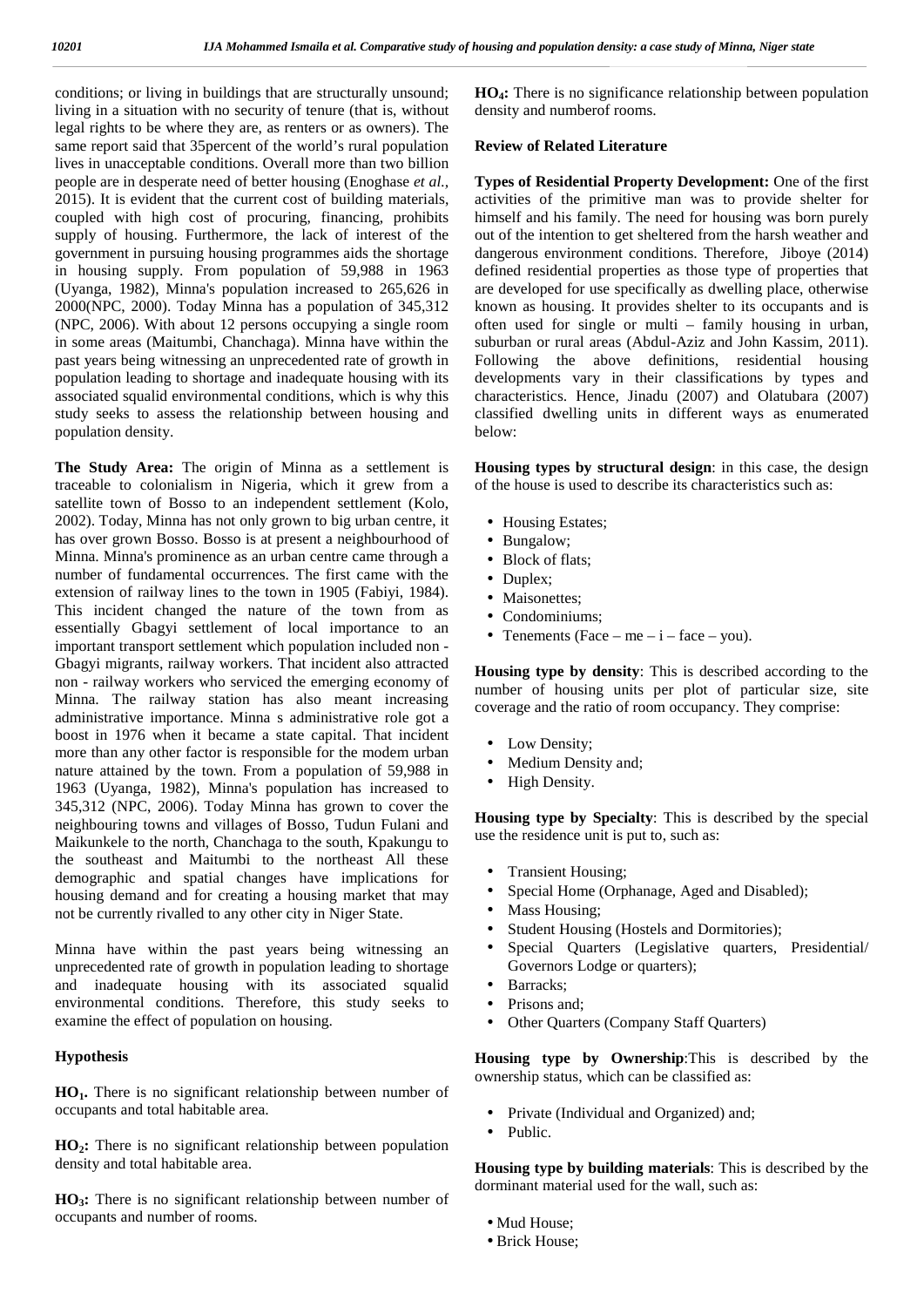Sandcrete House Wooden House; Metal ('Portakabin') House; Stone House and; Bamboo House.

**Housing type by Tenure**: A house can be described using the status of its tenure such as:

- Owner Occupier;
- Rental;
- Family house and;
- Official Quarters.

**Housing type by Quality**: This includes a description given to a house as result of its structural characteristics and environmental facilities, such as:

 Low Quality; Medium Quality and; High Quality.

Below is a detailed description of the residential development types as relevant to the study:

**Housing estate**: This is a residential development type that contains a group of houses managed in one holding. This development type is common within the study area.

**Bungalow**: This can be described as a building on one floor. They could be either fully detached or semidetached. Fully detached bungalows usually have just one or a singular section while the semidetached bungalow comes in two sections. They are typically identical and are often described each unit being a mirror image of the other.

**Duplexes**: This is a residential development with a similar design as bungalows but on two floors. They come in forms of fully and semidetached houses.

**Town houses**: Town houses have similar building structure with duplex but it is designed as a semidetached duplex without partition wall. They are only different in the sense that each floor is occupied by different inhabitants and thus has its own separate access to the outside.

**Maisonettes**: They also have two floors in each home unit. They generally have identical designs. One home unit is exactly the same with another home unit. A typical example under this residential development type is the 1004 flats in Lagos.

**Apartment houses**: They are commonly referred to as block of flats or flat buildings. Flats can be described as one home unit with all its spaces on the same floor level. This means that its kitchen, rooms, toilet, bathroom and all other appurtenances are all on the same level.

**Condominiums**: This type is a multi – tenanted building designed in a way that owning one of the units gives one an easy access to the facilities surrounding the house.

**Tenements**: This can be described as roomy apartments commonly found in a poor section of large cities.

Tenements have many units attached together under one roof; they are divided by walls to give each occupant his or her space or privacy. Typically, they contain multiple – room facilities that offer single rooms for rent with shared facilities such as kitchen, bathroom and toilet.

#### **Residential developments according to density include:**

- **Low density:** This refers to residential developments for population accommodated in more spacious set out, possibly with green space surrounding the building in order to encourage higher quality design. They usually comprise single storey detached dwellings on large allotments with large setbacks on the sides. In Nigeria for example, most Government Residential Areas (GRAs) comprise low density developments.
- **Medium Density:** These are residential developments that are at higher density than standard low density, but not so high to be regarded as high density housing. They usually consist of detached, semi – detached and multi – units housing.
- **High Density:** This includes residential accommodations with a higher population density than average which is typically block of flats, condominiums and tower blocks. This implies more homes on a property.

### **Finally, residential housing developments according to ownership include**

- **Private Housing:** They include houses individually acquired and managed by persons. These are usually categorized by inconsistency in structural design and the additional services made available both in and out of the building according to the preference, taste and economic buoyancy possessed by the owner. In most economies, Private houses dominate the housing supply due to their profit driven nature.
- **Public Housing:**These types of houses are developed and owned by the public sector like government and its agencies. They are characterized by uniformity in terms of design and auxiliary services. Typical instances include government housing estates with official quarters located in various towns and cities.

**Include government housing estates with official quarters located in various towns and cities.**

## **RESEARCH METHODOLOGY**

The study is based on both primary and secondary data. Primary data was collected through questionnaires administration to households in Minna. Minna was divided into two (2) zones; high populated density and low populated density zones, with three (3) areas chosen at random and ten (10) households also selected at random from each of the three (3) areas from each zone. The records and data of housing supply and population estimates were collected from government agencies; Federal Ministry of Works and Housing, Niger State Housing Corporation and the National Population Commission. The data from the primary source was analysed by the use of computer-based software, statistical programme (SPSS). The statistical method employed in analysing the data is regression analysis that depicts the relationship among variables for the purpose of understanding how the variables relate and for the purpose of prediction, frequency classification to display data were used in the form of bar charts.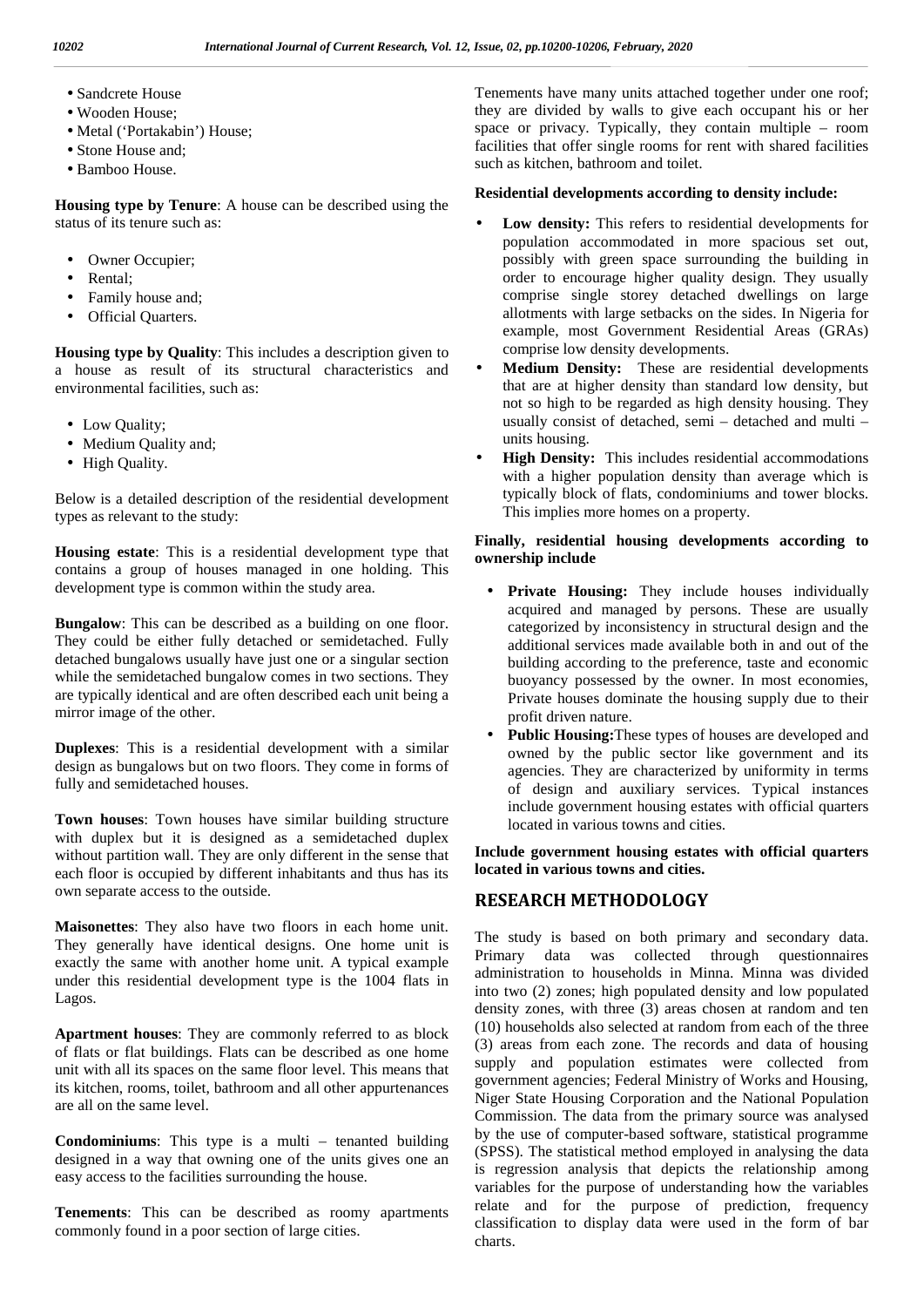## **RESULTS AND DISCUSSION**

**The following relationships were analysed in both low and high density areas:**

- The relationship between number of occupants and total habitable area.
- The relationship between population density total habitable areas
- The relationship between number of occupants and total number of rooms
- The relationship between population density and total number of rooms.

The average number of occupants in a household for the two locations indicates higher number (26) in the high density areas with (12) for low density areas (Table 1 & Figure 1). The same pattern is exhibited where the total habitable area and total number of rooms with high density areas having higher number than low density areas. The only exception was in population density in which the low density area had a larger number than the high density area. However, the range was much higher in the high density area with 0.35 compared with 0.23for low density areas. Average number of rooms in the study area was 11 and 7 respectively. Figure 1 shows an average number of 12 occupants and total habitable area of 120 sq.m in high density areas. While in low density areas, number of occupants are 9 and total habitable area 87 sq.m. and 11 number of occupantsto 103 sq.m. total habitable area for overall. Findings also shows an average population density of 0.11 to total habitable area of 110 sq.m for high density areas and for low density areas, it shows 0 12 population density to 120 sq.m total habitable area. While it shows 0.12 population density to 118 sq.m total habitable area for overall.

Figure 1 further shows an average number of occupants of 11 to 7 number of rooms for high density areas. And number of occupants of 10 to 7 number of rooms in low density areas. While of overall, it shows number of occupants of 11 to 7 number of rooms. It also shows that average population density is 0.11 to number of rooms of 8 for high density areas. And 0.12 population density to 8 number of rooms for low density areas. While for overall it shows 0.12 population density to 7 number of rooms.

**Analysis of Relationships between Variables in Low Density Areas:** In carrying out the analysis, the relationships between the following variables were carried out as experiments (Table 2).

**Experiment Number 1:** Number of occupants vs. Total habitable area.

**Experiment Number 2:** Population density vs. Total habitable area.

**Experiment Number 3:** Number of occupants vs. Total number of rooms.

**Experiment Number 4:** Population density vs. Total number of rooms.

In experiment 1 the Table 2, shows the relationship between number of occupants and total habitable area as positive.

This implies that houses in the study area with relatively large habitable area tend to have equally large number of occupants. The coefficient of determinant (R2) value i.e. 35% shows weak relationship and at 5% level of significance, the relationship is statistically significant given that the probability level is less than 0.05.

**Experiment 2:** The relationship between population density and total habitable area.The relationship is negative, implying that houses in the study area with relatively small habitable area tend to have high population density. The coefficient of determinant (R ) value i.e. 11% shows a very weak relationship and at 5% level of significance, the relationship is not statistically significant given that probability level (p-level) is greater than 0.05.

**Experiment 3:** The relationship between number of occupants and total number ofrooms.The experiment indicates positive relationship, implying that houses in the study area with large number of rooms tend to have large number of occupants. The coefficient of determinant (R) value i.e. 60% shows a strong relationship at 5% level of significance, the relationship is statistically significant given the probability level (P- level) as less than 0.05.

**Experiment 4:** the relationship between population density and total number of rooms.The relationship indicates positive, implying that houses with large number of rooms tend to equally have high population density. The coefficient of determinant (R2) value i.e. 0% indicates a very weak relationship and at 5% level of significance, the relationship is not statistically significant given that probability level (P-level) is greater than 0.05.

**Analysis of Relationships between Variables in High Density Areas:** The experiments carried out in high density areas are shown in table 3 below:

From Table 3, Experiment 1: the relationship between number of occupants and total habitable area. The relationship between the variables is positive which implies that houses in the study area with relatively large habitable area tend to have equally large number of occupants. The coefficient of determinant (R2) value of 35% signifies a weak relationship and at 5% level of significance, the relationship is statistically significant given that probability level (P-value) is less than 0.05

**Experiment 2:** The relationship between population density and total habitable area. The experiment contrasts the first, it shows a negative relationship, implying that houses in the study area with relatively small habitable area tend to have high population density. The coefficient of determinant (R2) value i.e. 7% shows a very weak relationship and at 50% level of significance, the relationship is not statistically significant given that the probability (P-value) is greater than 0.05.

**Experiment 3:** The relationship between number of occupant and total number of rooms. The experiment indicates positive relationship between the variables implying that houses with large number of rooms tend to have larger number of occupants. The R2 value of 60% signifies a strong relationship and at 5% level of significance, the relationship is statistically significant given that the probability level (P-value) is less than 0.05.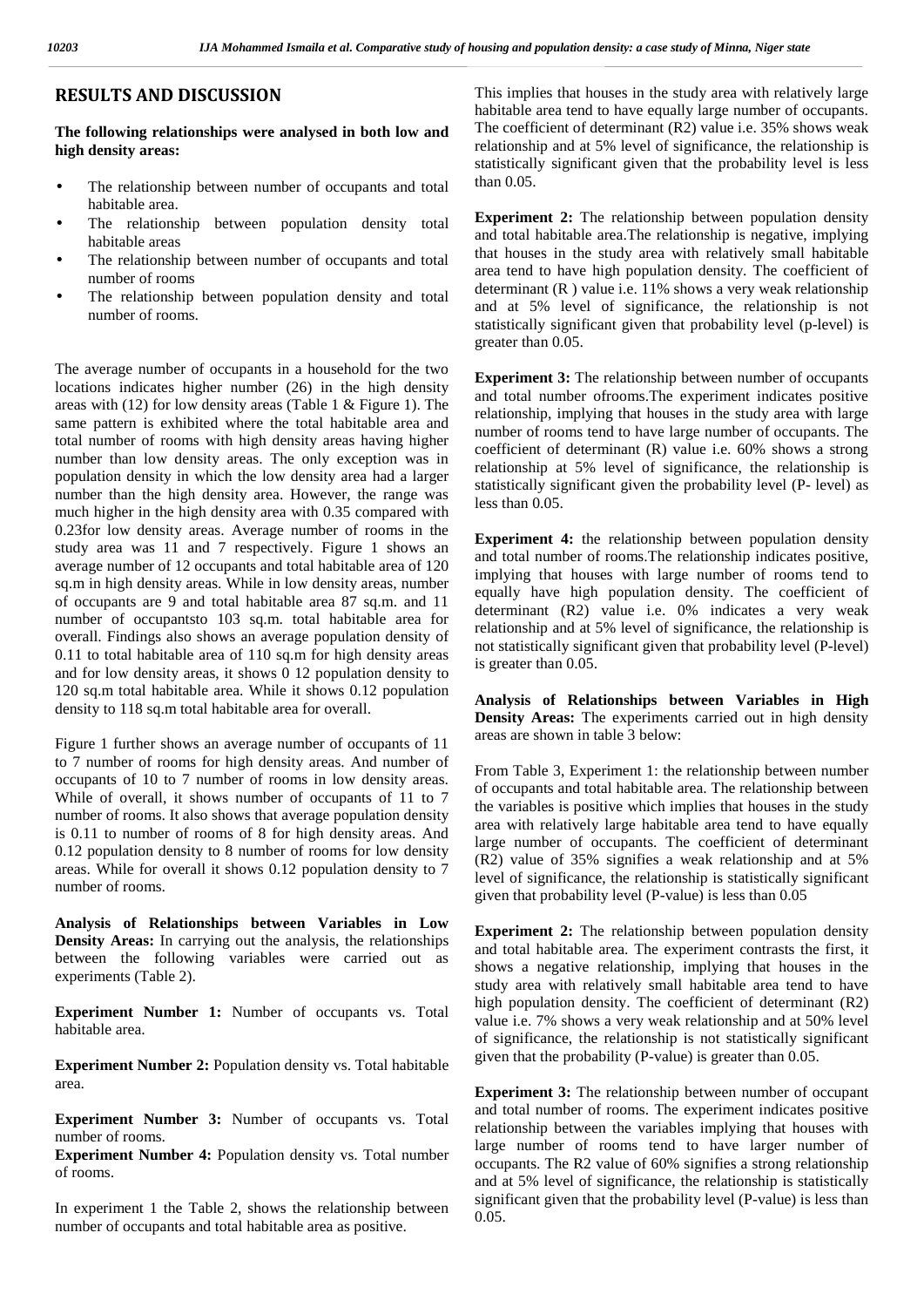#### **Table 1. Data Presentation**

| Variables             |       | Low densitv |        |       | High density |        | Overall |
|-----------------------|-------|-------------|--------|-------|--------------|--------|---------|
|                       | Mean  | Highest     | Lowest | Mean  | Highest      | Lowest | Mean    |
| Number of occupants   | 9.43  | 21          |        | 12.13 | 50           | ∼      | 10.78   |
| Total habitable area  | 87.02 | 323         | 39     | 19.03 | 312          | 25     | 103.02  |
| Population density    | 0.12  | 0.23        | 0.03   | 0.11  | 0.35         | 0.03   | 0.12    |
| Total number of rooms | 5.43  |             |        | 7.90  | ∼            |        | 6.67    |

Source: Researcher's field survey, 2019

#### **Table 2. Analysis of Relationships between Variables in Low Density Areas**

| Experiment | Experiment | Relationship      |    | Regression equation   | $R-sq$   | P-value | F-cal | of<br>Strength | Remark |
|------------|------------|-------------------|----|-----------------------|----------|---------|-------|----------------|--------|
| number     | conducted  | between variables |    |                       | %        |         |       | relationship   |        |
|            | Linear     | <b>NOCCUP</b>     | VS | $NOCCUP=4.93$<br>$+$  | 25       | 0.0006  | 14.99 | W              | SS     |
|            | regression | <b>THAREA</b>     |    | 0.05 THAREA           |          |         |       |                |        |
|            | Linear     | <b>PDENS</b>      | VS | $PDENS=0.14$<br>$-$   | -11      | 0.0727  | 3.48  | VW             | NS     |
|            | regression | <b>THAREA</b>     |    | 0.0THAREA             |          |         |       |                |        |
|            | Linear     | <b>NOCCUP</b>     | VS | $NOCCUPN=0.28$<br>$+$ | 60       | 0.0000  | 42.58 | S              | SS     |
|            | regression | <b>TNRMS</b>      |    | 1.69 TNRMS            |          |         |       |                |        |
|            | Linear     | <b>PDENS</b>      | VS | $PDENS = 0.12 + 0.00$ | $\Omega$ | 0.9290  | 0.01  | VW             | NS     |
|            | regression | <b>TNRMS</b>      |    | <b>TNRMS</b>          |          |         |       |                |        |

Source: Researcher's field work, 2019 Key:SS: Significant; NS: Non- Significant W: Weak VW: Very weak S: Strong

#### **Table 3. Analysis of Relationships between Variables in Low Density Areas**

| Experiment<br>number | Experiment<br>conducted | Relationship between<br>variables    | Regression equation         | R-sq<br>% | P-value | F-cal | Strength of<br>relationship | Remark    |
|----------------------|-------------------------|--------------------------------------|-----------------------------|-----------|---------|-------|-----------------------------|-----------|
|                      | Linear regression       | <b>NOCCUP</b><br>VS<br><b>THAREA</b> | $NOCCUP=2.38 + 0.08$ THAREA | 35        | 0.0005  | 15.39 | W                           | SS        |
| 2                    | Linear regression       | <b>PDENS</b><br>VS<br><b>THAREA</b>  | $PDENS=0.15-0.0THAREA$      | 07        | 0.1304  | 2.43  | vw                          | <b>NS</b> |
|                      | Linear regression       | <b>NOCCUP</b><br>VS<br><b>TNRMS</b>  | $NOCCUPN=0.32 + 1.49$ TNRMS | 64        | 0.0000  | 42.49 |                             | SS        |
| $\overline{4}$       | Linear regression       | PDENS VS TNRMS                       | $PDENS = 0.13 + 0.00$ TNRMS | $\Omega$  | 0.9360  | 0.01  | VW                          | <b>NS</b> |

Source: Researcher's field work, 2019 Key:SS: Significant; NS: Non- Significant W: Weak VW: Very weak S: Strong

#### **Table 4. Analysis of Relationships between Variables for Overall**

| Experiment<br>number | Experiment<br>conducted | Relationship<br>between variables   | Regression equation                    | $R-sq$<br>% | P-value | F-cal  | Strength<br>of<br>relationship | Remark |
|----------------------|-------------------------|-------------------------------------|----------------------------------------|-------------|---------|--------|--------------------------------|--------|
|                      | Linear<br>regression    | <b>NOCCUP</b><br>VS<br>THAREA       | $NOCCI$ $P=3.78$<br>$+$<br>0.07 THAREA | 36          | 0.0000  | 32.83  | W                              | SS     |
|                      | Linear<br>regression    | <b>PDENS</b><br>VS<br>THAREA        | PDENS = $138.49$ –<br>304.27 THAREA    | -08         | 0.0205  | 5.67   | vw                             | SS     |
|                      | Linear<br>regression    | <b>NOCCUP</b><br>VS<br><b>TNRMS</b> | $NOCCIIPN=0.85$<br>$+$<br>1.49 TNRMS   | -64         | 0.0000  | 101.29 | VS                             | SS     |
| 4                    | Linear<br>regression    | <b>PDENS</b><br>VS<br><b>TNRMS</b>  | $PDENS = 0.12 + 0.00$<br><b>TNRMS</b>  | $\Omega$    | 0.8790  | 0.02   | VW                             | NS     |

Source: Researcher's field work, 2019; Key:SS: Significant; NS: Non- Significant W: Weak VW: Very weak VS: Very Strong

| Table 5. Comparison between Low and High Density Areas |  |  |
|--------------------------------------------------------|--|--|
|                                                        |  |  |

| Experiment | Relationship            | between | Low density  |           |               |              | High density |               |  |  |
|------------|-------------------------|---------|--------------|-----------|---------------|--------------|--------------|---------------|--|--|
| number     | variables               |         | Strength of  | Remark    | Decision rule | Strength of  | Remark       | Decision rule |  |  |
|            |                         |         | relationship |           |               | relationship |              |               |  |  |
|            | <b>NOCCUP VS THAREA</b> |         | W            | SS        | Reject $H_0$  | W            | SS           | Reject $H_0$  |  |  |
|            | PDENS VS THAREA         |         | vw           | NS        | Accept $H_0$  | VW           | NS           | Accept $H_0$  |  |  |
|            | NOCCUP VS TNRMS         |         |              | SS        | Reject $H_0$  | VS           | SS           | Reject $H_0$  |  |  |
|            | PDENS VS TNRMS          |         | <b>VW</b>    | <b>NS</b> | Accept $H_0$  | VW           | NS           | Accept $H_0$  |  |  |

Source: Researcher's field work, 2019; Key:SS: Significant; NS: Non- Significant W: Weak VW: Very weak VS: Very Strong H<sub>0</sub>: Null hypothesis.

**Experiment 4:** the relationship between population density and total number of rooms.The experiment indicates a negative relationship which implies that houses with relatively small number of rooms tend to have high population density. The coefficient of determinant (R2) value of 0% shows a very weak relationship and at 5% level of significance, the relationship is non - significant given that probability level (P-value) is greater than 0.05.

#### **Analysis of Relationships between Variables for Overall**

The table below shows the analysis of the relationships between the variables for overall. From the analysis in Table 4; Experiment 1: the relationship between number of occupants and total habitable area. The experiment indicates positive relationship which implies that houses in the study area with relatively large habitable area tend to have equally large number of occupants. The coefficient of determinants (R2) value of 36% shows weak relationship.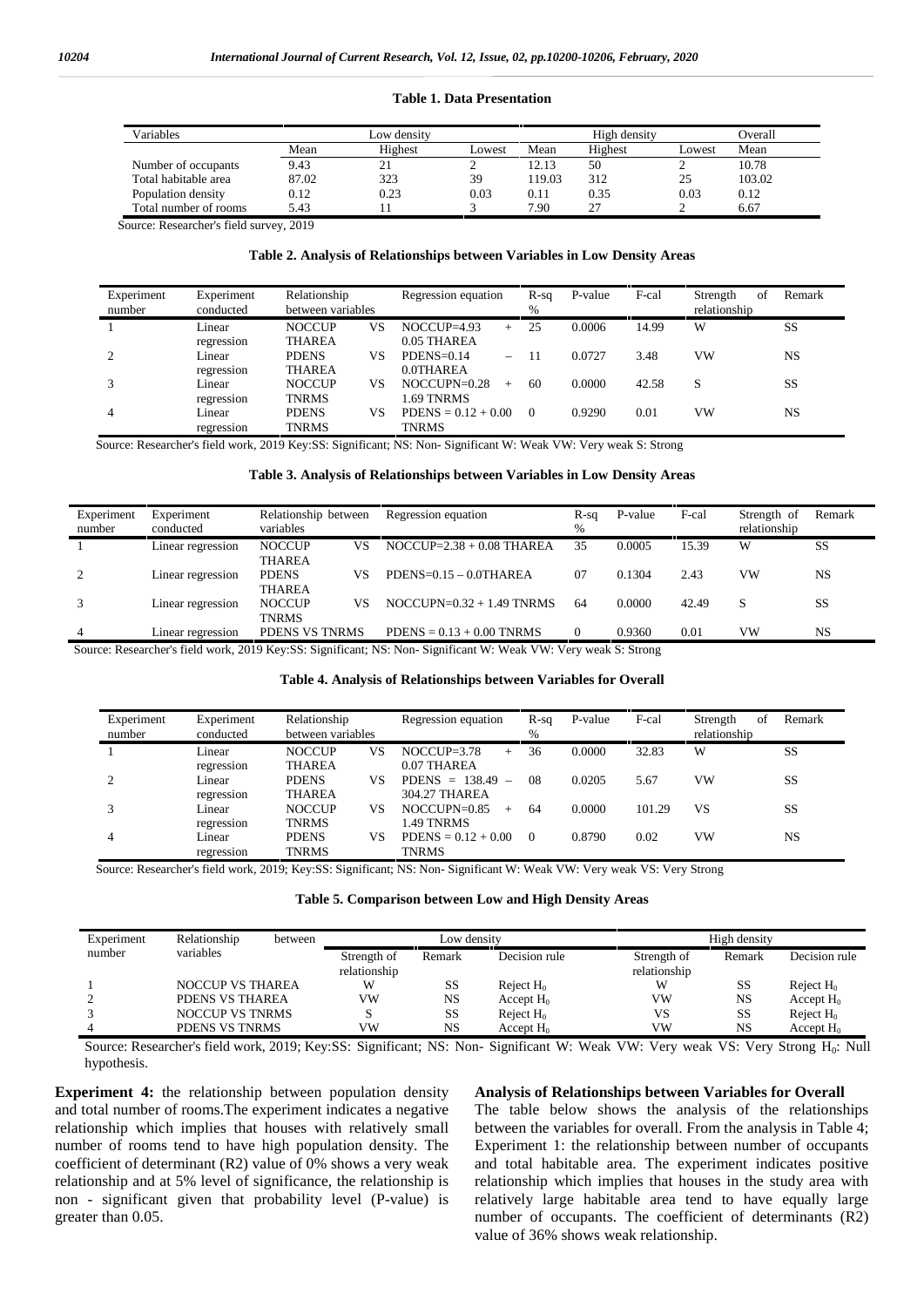

**Figure 1. Summary of Data Collected in High and Low Density Areas**

At 50% level of significance, the relationship is statistically significant given that probability level (P-value) is less than 0.05.

**Experiment 2:** The relationship between population density and total habitable area. The negative relationship implies that houses in the study area with relatively small habitable area tend to have high population density. The coefficient of determinants (R2) of 8% shows a very weak relationship. At 5% level of significance, the relationship is statistically significant given the probability level (P-value) as less than 0.05.

**Experiment 3:** The relationship between number of occupants and total number of rooms. The positive relationship as in experiment 1 implies that houses with large number of rooms tend to have larger number of occupant. The coefficient of determinants (R2) value of 64% shows a very strong relationship. At 5% level of significance, the relationship is statistically significant given probability level (P-value) as less than 0.05.

**Experiment 4:** The relationship between population density and number of rooms. The negative relationship implies that houses in the study area with relatively small number of rooms tend to have high population density. The coefficient of determinants (R ) value of 0% shows a very weak relationship. At 5% level of significance, the relationship is non-significant given the probability level (P-value) as greater than 0.05.

#### **Comparison between Low and High Density Areas**

#### **Summary of Findings**

#### **From table 5, the following are the findings:**

- There is significant relationship between number of occupants and total habitable area in both low and high density areas in Minna and environs. The positive relationship implies that houses with large total habitable area tend to have equally large number of occupants. It also indicates a weak relationship between the variables.
- There is non-significant relationship between population density and total habitable area in both low and high density areas in Minna. The relationships are negative, implying that houses with relatively small

habitable area tend to have high population density. It indicates a very weak relationship in both areas.

- There is significant relationship between number of occupants and total number of rooms in both low and high density areas in Minna. The relationships are positive implying that houses with large number of rooms tend to have equally large number of occupants. In low density areas, the relationship is strong and in high density areas, the relationship very strong.
- There is non-significant relationship between population density and total number of rooms in both low and high density areas in Minna. The relationships in low density area are positive implying that houses with large number of rooms tend to have equally large population density. And the relationships in high density areas are negative implying that houses with small number of rooms tend to have large population density and the relationships are both very weak.

#### **Conclusion and Recommendation**

Based on the study, inadequate housing or rather, shortage of housing in Minna is becoming a menace as a result of the increasing growth in population. It also discovered that factors such as: high cost of building materials, Land Use Act, tight mortgage facilities among others contribute the problem. The study focused on determining the nature, strength and significance of the relationships between number of occupants and total habitable area; population density and total habitable area; number of occupants and total number of rooms; population density and total number of rooms. The result shows a negative relationship with regards relationship between population density and total habitable area, population density and total number of rooms. However, it did provide significant relationship between number of occupants and total habitable area, number of occupants and total number of rooms with the relationship between the variables being positive. Findings from the study revealed that Minna has an average room occupancy of 10.78 which is contrary to the United Nations standard stipulation of 2.20, the World Health Organization (WHO) standard of 1.8. To this end, the following conclusions were made: the increasing population growth has effect on housing; housing is in short supply and therefore, a comprehensive review of the housing needs is imperative; Overcrowding is a visible feature in Minna; and there is an increasing shortage of social amenities and infrastructure.

#### **Recommendations**

- Considering the weak relationship in number of occupants and total habitable area in the relationships explored, it is recommended that other parameters which may have stronger effect such as the cost of building materials, availability and cost of land etc. should be explored.
- The intervention of the public sector in the provision of low-cost houses is desirable and should be pursued with vigour. The housing programmes should be based on genuine participation in order to ensure sustainability.
- Given the rate of population growth and the limitations of existing infrastructural facilities, there is a great need for government to review and establish effective and sustainable housing and urban development policies